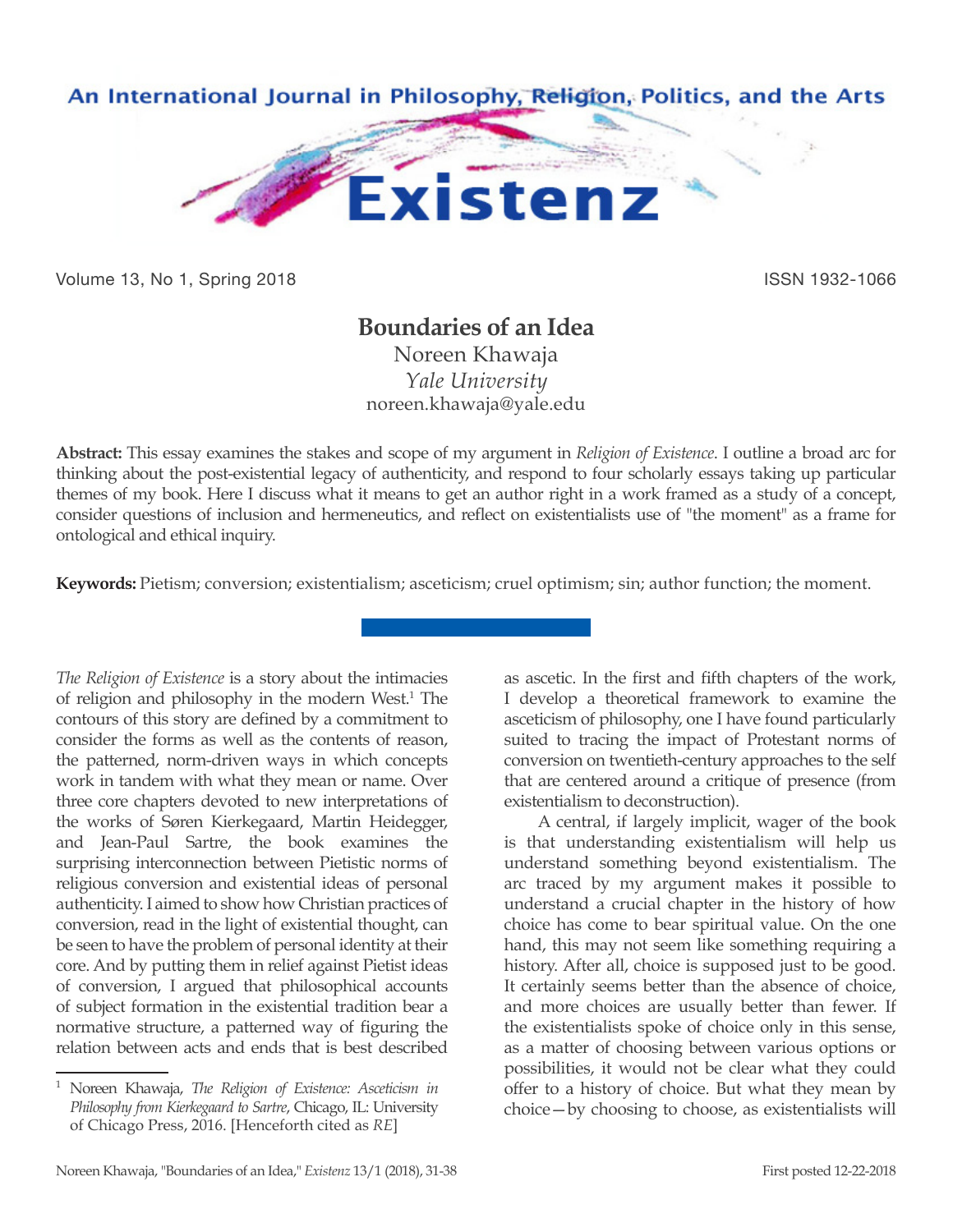often gloss it—is perhaps closest to what today we would call consent. This has to do with the ability of individual persons to grasp the things they do, even the things they suffer or undergo, as unfolding in an involvement to which they have consented, to which the person can say, in some deep way, "yes." This "yes" has different features, structures, and implications for each of the thinkers I examine. I will not pause here to unpack their differences. What I will say, though, is that conceiving the self as both the subject and the object of this consent is a defining feature of existentialist thought. The self is made through this affirmation work I propose we should see as ascetic—through the practice of consent that binds a person to the given conditions of their existence.

It is worth pointing out some of the divergent ways of thinking about the self that have grown out of this tradition. On the one hand we can see the imprint of this approach in performative and narrative approaches to identity, which have become prominent in recent decades in the search for non-essentializing ways of figuring identity, and which have allowed many scholars and writers to consider the self as constituted by both absence and relation, something made and remade through the stories and performances a person enacts before, with, and by virtue of others. A more troubling twist on the ascetics of self-formation might be found in a picture like the one Lauren Berlant paints in her book *Cruel Optimism*.<sup>2</sup> Berlant explores the "fraying fantasies" of contemporary U.S. and European capitalist democracy, focusing on the affective consequences of a culture whose promise of a path to the good life "becomes a landfill for overwhelming and impending crises of life-building and expectation whose sheer volume so threatens what it has meant to 'have a life' that adjustment seems like an accomplishment" (*CO* 3). In dialogue with Berlant's traumatically inflected account of capitalism's affective present, in which "the very pleasures of being inside a relation have become sustaining regardless of the content of the relation, such that a person or a world finds itself bound to a situation of profound threat that is, at the same time, profoundly confirming" (*CO* 2), one might wonder what links and what separates what I called the energetic asceticism of authentic selfhood (*RE* 63-9) from the cruel optimism of capitalist self-betterment?3

I sketch this long arc here, which far outstrips the material focus of my book, to highlight the ways in which the story being worked out in *Religion of Existence* both is and is not about the three figures whose writings form the book's main archive. My book is about asceticism in philosophy, about religion in philosophy, about modernity and identity, about authenticity and conversion. Kierkegaard, Heidegger, and Sartre, I argue, can help us think about the relation between these terms. In fact, they have already shaped contemporary thinking about the relation between these terms, as well as about the kinds of questions these terms occasion in us.

### **What is an Author?**

So what does it mean to get Kierkegaard right, in such a project? There is a difference between claiming that an ascetic structure operates consistently and widely enough across Kierkegaard's writings to be considered a fundamental feature of his thinking, and defending a view that Kierkegaard is (in the sense of "amounts to") an ascetic thinker. My book advances the former claim, not the latter. What I sought to explore is the idea of authenticity that Kierkegaard helps to shape. I have no investment in the question of what this idea means for someone who is committed to Kierkegaardianism to the point that if this system of thought (whose boundaries are drawn in the shade of a hypertrophic author-function) proves wanting in relation to a given problem or critique, the options are either to expand the boundaries of what counts as authorial Kierkegaard or to amend the system.

I can imagine a variety of projects in relation to which the kinds of hermeneutic keys favored by some Kierkegaard scholars (behind the idea of so-called correctives) would prove handy. As Antony Aumann points out, making Kierkegaardian Christianity work as a way of religious life would be exceptionally strenuous without moderating the ascetic demand to renegotiate one's relation to faith and God and self "at each instant," as some of Kierkegaard's writings recommend.4 I have no argument against someone

<sup>2</sup> Lauren Berlant, *Cruel Optimism*, Durham, NC: Duke University Press, 2011. [Henceforth cited as *CO*]

 $3$  One of the implications of my claim that ascetic practice,

in order to count as ascetic, must not be seen as a means to some further end, is that if authenticity is ascetic in the sense I have described, it will not necessarily produce conditions we identify as freedom or the good.

<sup>4</sup> Antony Aumann, "Kierkegaard and Asceticism," *Existenz* 13/1 (Spring 2018), 39-43. [Henceforth cited as *AA*]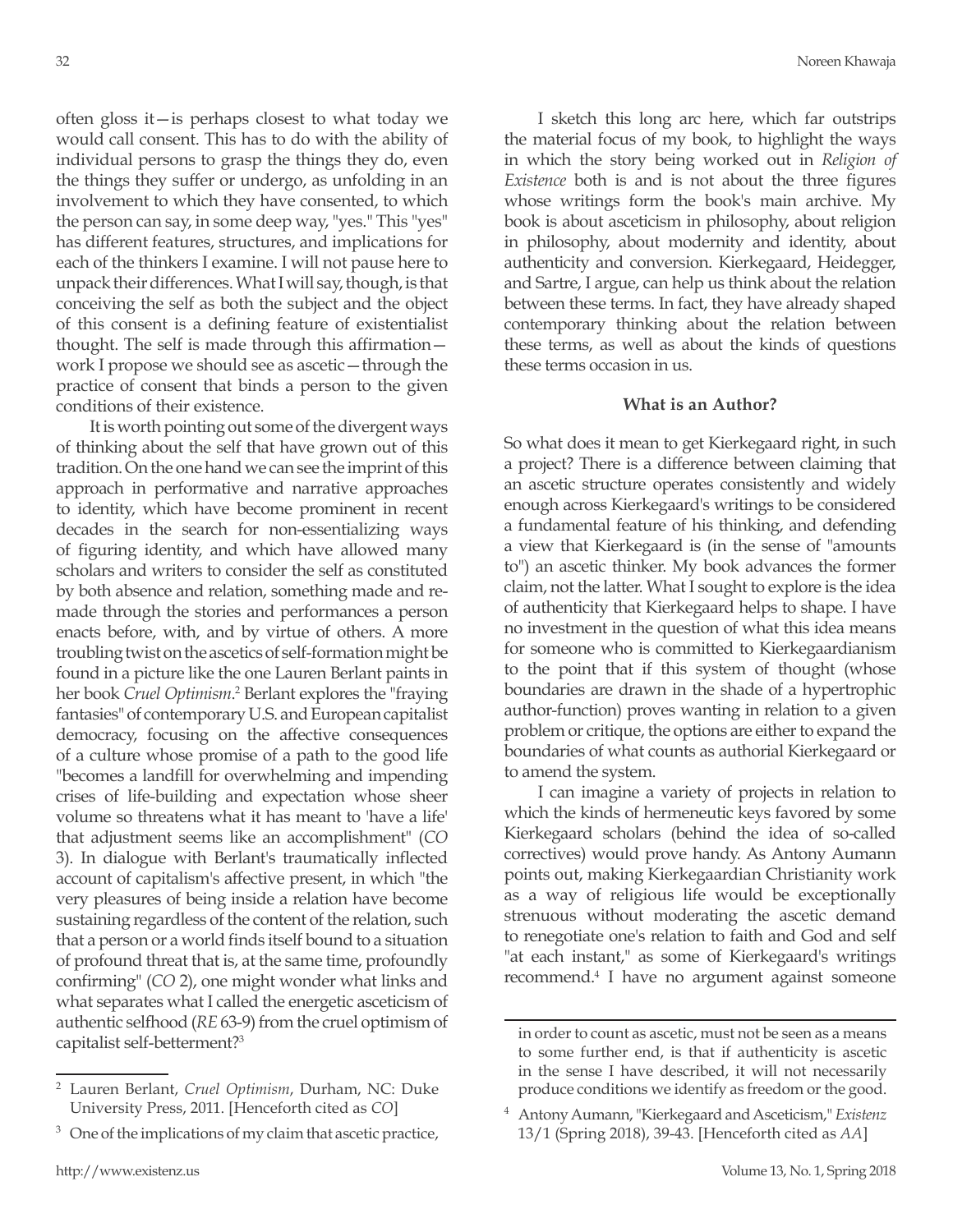wanting to pursue that line of interpretation for theological purposes. At the same time, I grant this project no hermeneutic advantage over a systematic reading that analyzes the normative structure of Kierkegaard's mostly published account of Christianity, treating the structure of the ideas themselves with greater weight than an author's comments (in Kierkegaard's case, usually unpublished) about how we ought to interpret them.

But what is mapped out by what I have just called "the structure of the ideas themselves"? This is the real issue. Aumann seems to think that because I am what he calls a "depth reader" of Kierkegaard (which I take to be a tentative compliment), reading "in and between the lines," I am committed to reading what Aumann claims is "as far and as deep as [I] should" (*AA* 40), namely taking seriously the possibility that Kierkegaard did not really mean for us to adopt the ascetic structure of Christianity as it appears to readers of his published writings, that the strenuousness and restlessness of Kierkegaardian existence is emphasized in an attempt to compensate for the laxity and indifference Kierkegaard saw in the spiritual life of his age.

My objection here is twofold. The first should be the least controversial: for a study that looks at the evolution of the concept of authenticity across the existential tradition, why would one take the ceaseless striving that dominates Kierkegaard's writing about "becoming a Christian" to be, as Aumann describes it, "an artificially inflated ideal that [Kierkegaard] puts forward in order to unsettle his readers" (*AA* 40)? The Kierkegaard known to later existentialists was much more heavily shaped by his published than by his unpublished writings, many of which were not yet translated at the height of existentialism. Moreover, even assuming they might have had a suspicion that Kierkegaard has intentionally distorted his account of restless, striving faith to suit the distortion of his contemporaries' spirituality, neither Heidegger nor Sartre is the kind of philosophical reader to be remotely interested in that sort of authorial intention over and against the philosophical work going on in the text itself. The criteria for distinguishing between surface and depth depend on the kind of reading that one is engaged in. As a historically-minded reading focused on the formation of norms and ideas, I cannot accept what I take to be Aumann's basic claim, that a critical and philosophically driven reading (what he calls "depth") requires a commitment to Kierkegaard *qua* author-function (what he calls "deep enough"). The impression one gets from his use of "deep" and "deep enough" is that these phrases describe degrees of difference within the same interpretive strategy. But I think they are distinct interpretive strategies and that they ought to not be confused. Aumann may be right that I emphasize "one side" of Kierkegaard's approach to becoming a Christian (*AA* 43); while I would never claim that the side I emphasize is the only side, nor that it reflects only resources Kierkegaard offers to his readers looking for what Aumann describes as a "less impractical" view of Christianity, I nonetheless think I am quite right to do so, given the aims of my study.

My second objection to Aumann's proposed interpretive strategy is related to the first, but emphasizes neither the general principle that the boundaries of an idea need not be defined by an author's self-interpretation, nor the acute relevance of that general principle in studies looking at the formation of ideas across traditions, but rather the acute relevance of that general principle in relationship to an oeuvre like Kierkegaard's. Kierkegaard is a writer whose relationship to his own authority is replete with irony, self-consciousness, and anxiety of influence, but also with the effects of a principled refusal to stand in the way of his readers' own creative appropriation of the works. This complexity is so well-known to his readers, that I do not think the categories of surface and depth, artifice and reality can be profitably used in attempting to get at the rational reconstruction or immanent critique that is usually the norm of philosophical interpretation. They are simply too rigid for so layered and reflexive an authorship. Of course this issue is hotly debated and it is impossible to do justice to it here, and I expect that Aumann would argue for a different way of thinking about the challenge of Kierkegaard's authorship than mine. I simply wanted to point out that another of the reasons to resist treating Kierkegaard's strenuousness as merely a corrective and not as a genuine principle in its own right comes from reckoning with the extraordinary measures and practices Kierkegaard used throughout his work in order not to put himself in the position of authority about what his writings mean. That this point itself seems to short-circuit—Kierkegaard as author authorizes his own treatment as non-authorized is one of the many paradoxical loops of interpretive relation that Kierkegaard's work offers us resources to grapple with. I accept that this complexity allows for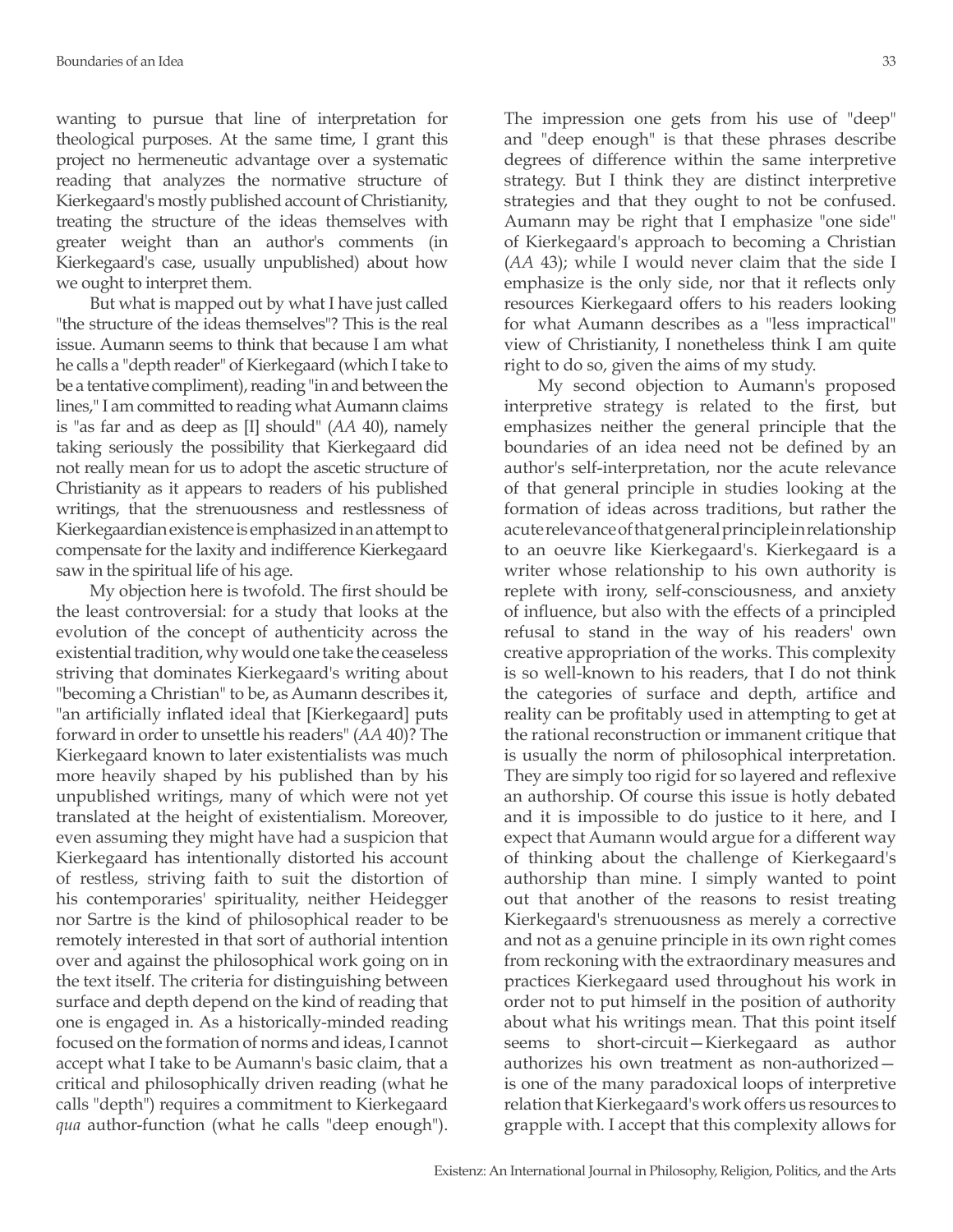many readings besides and perhaps in tension with the one my own book offers, but I would be skeptical of any reading of Kierkegaard that modified or recharacterized the broad cast of Kierkegaard's writing based on a few key notes (even when supported by some other textual evidence) that claim to represent what Kierkegaard really wanted his readers to understand.

The final thread of Aumann's criticism may be understood as a corollary of the issue just discussed. Does seeing the ascetic element of Kierkegaard's thought, in which labor is not for the sake of another end but itself bears spiritual value, commit me to a kind of soft Pelagianism? Does Kierkegaard not have more to say about grace than my account suggests? Aumann worries about the difference between my claim about spiritual value, or what I call the redemptive element of labor, and the principle of divine redemption reflected in concepts of grace, eternal salvation, and the Augustinian critique of the will that can be found throughout Kierkegaard's writings (*AA* 42). Aumann is concerned that my way of responding to the difference between redemptive labor and divine redemption (by offering critical re-readings of concepts like "eternity" and "rest") emphasizes only one side of Kierkegaard's overall views and hence cannot save me from the quasi-Pelagian view that even if labor cannot get a sinner to moral perfection and moral perfection cannot get her to heaven, it can do something for her on the spiritual level.

However, when I invoke spiritual value to describe what the practice of authenticity achieves, I do not mean that achieving this value should be understood as a micro-event on the same path that eventually leads to heaven. I mean spirit in the sense that Hegel used the concept of *Geist*, rather than in the sense of eternal salvation or beatitude. That is, the ascetic labor of authenticity finds its end not in the eternal reward or the ethical virtue, but in its being creative of mind, spirit, self. This notion of spirit is what I am tracing in studying the evolution of the idea of authenticity. So on this issue, I repeat my point: I am looking at how an ascetic pattern of normativity structuring existential approaches to self-making emerges in Kierkegaard's writings and makes its way into the works of Heidegger and Kierkegaard. My lens follows the structure of this idea rather than the ways in which Kierkegaard resolves the tensions of the Christian concepts he both inherits and reimagines.

## **Ascetic Community**

Just as I imagine I am settling things, a converse worry appears: To the extent that my book accounts for something beyond the three philosophers at its center, it is also liable to questions that arise from reminders such as Sara Shady's, that existentialists such as Karl Jaspers and Martin Buber may not be represented by this particular way of accounting for the relation between asceticism and philosophy.<sup>5</sup> Shady's point, importantly, is not that Buber and Jaspers are less engaged or inflected by Pietist traditions of conversion than are Kierkegaard, Heidegger, or Sartre, but rather that the Pietist background appears in the thinking of Jaspers and Buber in the context of the social, ethical articulations of neighborly love, rather than in the ascetics of personal authenticity. That being said, Shady does not draw the line between ethics and ascetics in quite this way. She suggests that what one might be tempted to name, or what I have just called, the ethical register of Jaspers' notion of communication or of Buber's principle of the I-Thou, also reflects (or as she puts it, "is consistent with") the structure of ascetic normativity as I have outlined it (*SS* 47). The relation of ends to acts in neighborly love is a theme with a long and contentious history. How much of this command to love is about the neighbor, about the lovability of this particular person under these particular circumstances, and how much about the duty to love? The transcendent triangulation that allows one to identify a particular being as "neighbor," which for some is an exemplary moral vision, is for others an occasion for moral outrage.

I am convinced that work such as Shady proposes in her essay, work that explores the links between asceticism and existentialism in a wider frame and that looks at concepts and norms that are not as broadly centered in the work of personal cultivation as existential authenticity, is a worthy direction for future research. One of the questions I would ask Shady or anyone seeking to take this up: What is an ascetic notion of community? What is the difference between an ethical notion of community (aimed at the good) and an ascetic one (aimed at producing itself)? And perhaps most critically: If we take the interpersonal, communicative relation structuring both Jaspers' and

<sup>5</sup> Sara L. H. Shady, "The Religion of Co-Existence: Buber and Jaspers on the Mutuality of Authenticity," *Existenz* 13/1 (Spring 2018), 44-49. [Henceforth cited as *SS*]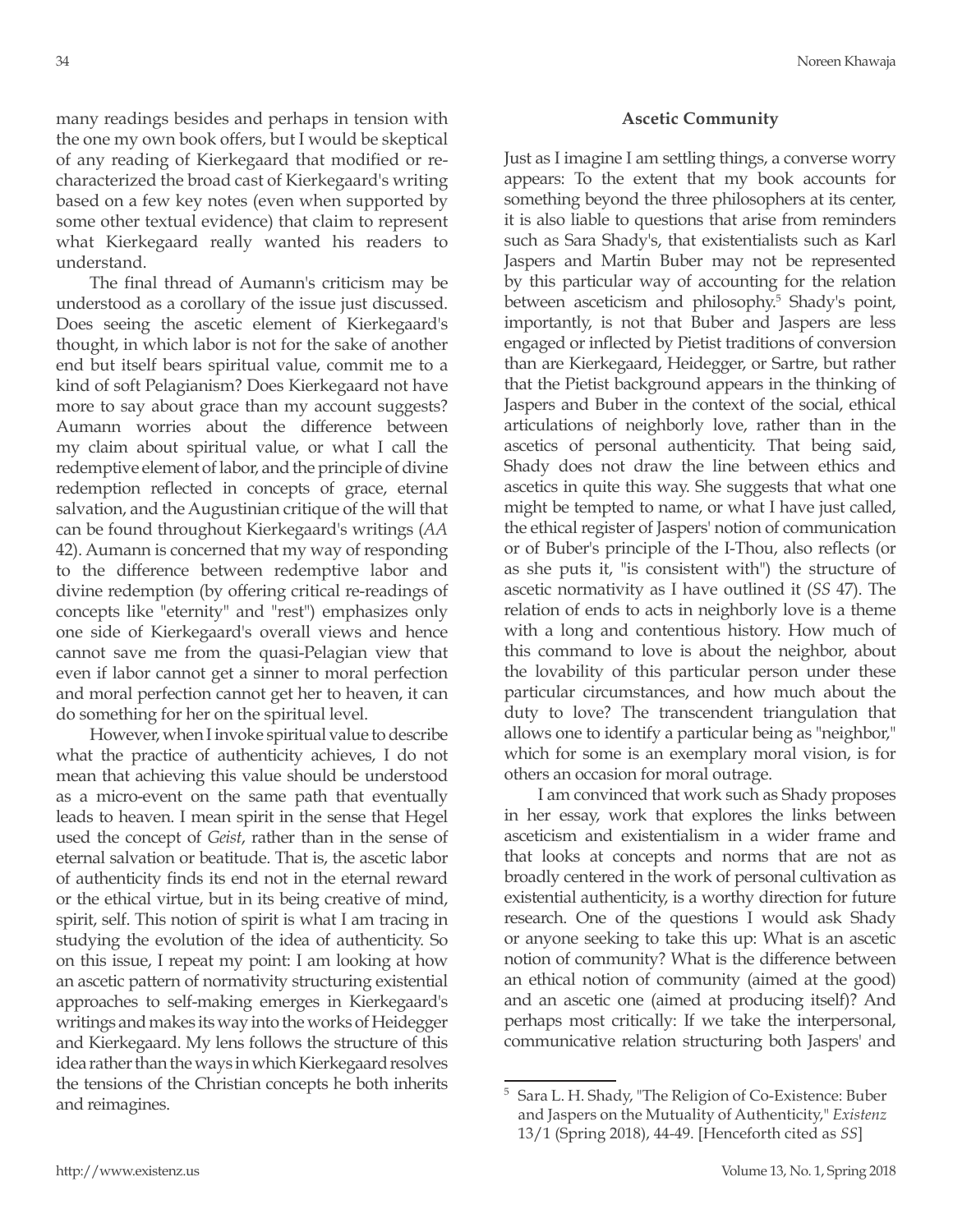Buber's thought to be about realizing the good, in ways that I do not think ascetic normativity reliably is, could we entertain a further hypothesis, namely that thinking about the good itself bears out an ascetic dimension at its outermost frame?

A separate but important detail about the inclusion of Buber in a pietistic genealogy of existentialism would be to determine the role that Buber's interest in Hasidism may have played in what Shady identifies as his ascetic formulations of mutuality. Buber may offer a unique vantage point to think about how Christian and Jewish piety and reform movements intersect in the intellectual traditions of modern Europe. Shady does not delve into the issue of Hasidism, but it seems to me to be an essential question for any proposed inclusion of Buber into the story I have put forward. Regardless of that, I welcome Shady's proposed expansion of my argument and am grateful for the opportunity to consider how the ascetic pattern I located in existential authenticity may be used in exploring the work of philosophers who emphasize relation and communication as a locus for authentic existential practice.

# **Freedom and Fault**

Dawn Eschenauer Chow's essay takes a focused approach to my reading of Kierkegaard, highlighting my interpretation of sin and laying out an objection to that interpretation.<sup>6</sup> While her essay considers my early discussion of alienation at some length, the crux of our difference arises from her interpretation of what I call "responsibility," as reflected in the following passage, which I consider as the book's most sophisticated theorization of sin in Kierkegaard:

Without the notion of sin…the individual is charged with nothing; he has nothing—no matter, no surface area, no domain—over which to be responsible. It is this nothing that anxiety discloses, burrowing tacit unease into all the finite plans and projects of everyday life, which presuppose an agent but cannot serve as the explanatory basis for agency. Sin's offensiveness is also its achievement: *it creates responsibility out of nothing*. Or putting it more precisely, sin theorizes the individual's ability to treat the given—that of which she is not the author—as the materialization of a debt for which she is responsible. [*RE* 203]

Chow believes I have misunderstood Kierkegaard's discussion of sin because my account "implies that it is not the sinner's own fault, whereas Kierkegaard takes sin necessarily to be the sinner's own fault" (*EC* 50). The body of her essay proceeds from this claim and, after performing an attempt to defend the view she attributes to me (that sin is not the sinner's fault) by invoking a possible fictive interpretation of sin (an interpretation I myself do not endorse or propose) she concludes that my approach to sin falls short of capturing what she calls the "freely-chosen" aspect of sin for Kierkegaard. In between the dismissed fictive interpretation and the conclusion, Chow engages at some length with my own discussion of sin's self-presupposing character as a way of accounting for the paradoxical situation of the sinner. The paradox consists in the fact that, in Kierkegaardian anthropology, sin appears to be both a feature and a bug. Chow seems to accept that my emphasis on the circular temporality of Kierkegaard's notion of selfpresupposition would account for the problem that she raises (*EC* 53). But she then goes on to raise a subsidiary issue. If the way to solve the tension between sin as fault (bug) and sin as alienation (feature) is to accept that sin only becomes sin when one understands oneself as a sinner, then Chow worries that too much emphasis may be being placed on the role of consciousness in Kierkegaard's notion of sin.

Chow's argument is phrased much more tentatively here than in her opening and concluding discussion, something I find puzzling given that this is the passage on which her critique of my argument is supposed to establish itself most directly. Her objection now appears to lie with the issue not of whether my invocation of sin as self-presupposing grapples with the paradoxical issue of sin's emergence, but with the issue of whether this interpretation covers all the ways in which Kierkegaard talks about sin across his authorship. Chow cites a passage from the *Concluding Unscientific Postscript* in which Johannes Climacus claims that the rigorously Christian view requires a child to be a sinner without consciousness of sin; she contrasts this passage with one from *Sickness unto Death* in which Anti-Climacus reflects a view of sin as requiring sin-consciousness (*EC* 54).

The response I offered to Aumann above with regard to not confusing boundaries of the idea with the boundaries of the author also applies here. One additional and quite significant objection I have concerning this discussion is Chow's attempt to look for a single theory of sin encompassing the spread between

Dawn Eschenauer Chow, "Sin as Alienation: On Khawaja's Interpretation of Kierkegaard," *Existenz* 13/1 (Spring 2018), 50-55. [Henceforth cited as *EC*]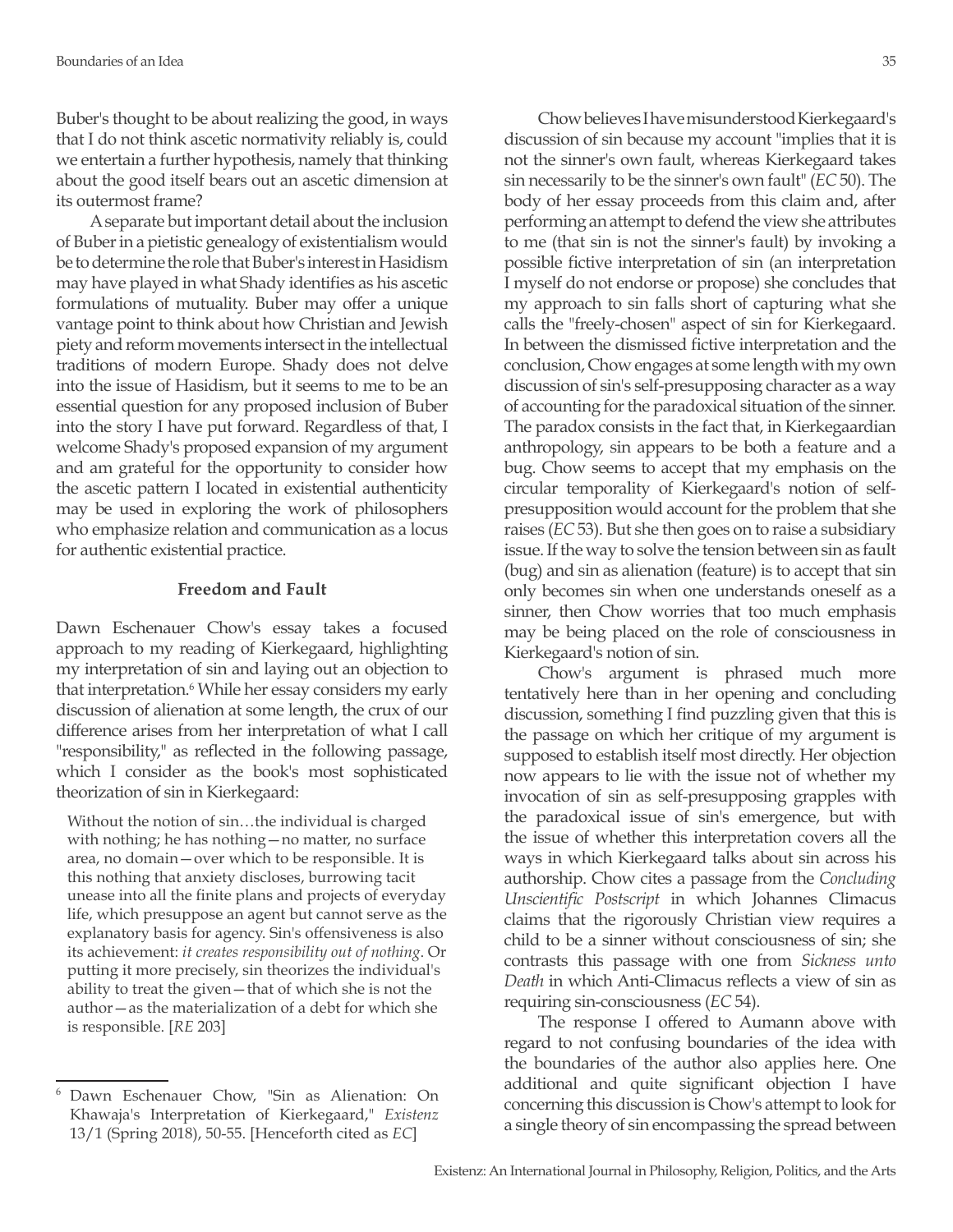these two texts, written by pseudonymous authors named to stand in contrast to one another, and which Kierkegaard famously noted as reflecting opposite ends of a spectrum for approaching Christianity on which Kierkegaard himself might fall somewhere in the middle. I am not convinced that such a project will yield much in the way of a coherent account of sin. Moreover, regardless of the ultimate prospects of that attempt, I certainly do not think an interpretation of sin based largely in one text should be measured for coherence against the claims about sin made in the other. Chow does not argue for her hermeneutics here, merely asserts them, as though the coherence of the theory depends on the coherence of Kierkegaard's authorship. I have already discussed my views on this subject. What I can add here is this: While I accept that Kierkegaard's writings can be found to bear out many ways of thinking about sin, my theory helps to illuminate distinctive features and constitutive tensions in Kierkegaard's authorship, and also offers what I take to be the most compelling way to understand how Kierkegaardian discussions of sin fed into existential and post-existential theories of temporality in ways that have rarely been recognized (a primary feature of my theory of sin, which Chow does not address).

The crux of my issue with Chow's argument is in her claim that my reading of sin as alienation (feature) implies or requires me to reject the view that sin is the sinner's fault (bug). In the passage of my book that I quoted above, I clearly repeat that the sinner is responsible for her sin. I am not sure how Chow accommodates my claim about responsibility with her impression that I take sin to be something for which the sinner is not at fault. What is the difference between saying that I am responsible for something that has been done and saying that it is my fault? Chow does not explain why she interprets me to have denied the sinner's fault in asserting responsibility. What I can gather from her account is that she seems to think that since I describe responsibility as something generated from nothing, and as covering a givenness of which I am not the author, I must also be saying that the deed is not my fault. But precisely the opposite is the case; in this passage about the emergence of sin, I was describing the paradoxical situation (as sin's emergence inevitably must be) in which I am held responsible yes, at fault—for something I did not myself create, in the sense of being its author. In other words, I think Chow cannot square my notion of responsibility (which I would be prepared to gloss as fault) with my notion that responsibility concerns something of which I am not the author (which apparently Chow is not prepared to conceive in conjunction with fault). I shall now try to explain briefly where I think her interpretation goes astray.

Chow repeatedly reminds us of Kierkegaard's insistence that the sinner does not inherit sinfulness, that sin is a feature of freedom and not of necessity. I am well aware of this aspect of Kierkegaard's view and it forms a central focus of my analysis. So if Chow sees my argument linking sin to alienation as standing in tension with this claim about sin being a feature of freedom, I think this can only be because she stops short of recognizing the paradox of freedom. The sin that I commit is my fault; the sinfulness which emerges through the sin I commit is my fault; hence sin is a feature of freedom. But whence comes freedom? Am I free not to sin? Am I free not to be free to sin? This is where the issue of alienation or what Anti-Climacus calls derivate existence comes into the picture. This is the limit to Chow's emphasis that sin is freely chosen. Is freedom also freely chosen? In such a way that one could have chosen otherwise? I do not think the structure of freedom (or fault) operates in this way in Kierkegaard's thought.

Kierkegaard's psychological concepts are marked by the irreducible tension between freedom and givenness. Chow supposes that in talking about sin's relation to givenness or alienation (something I have been calling "feature" and Chow calls "necessity" although I think the logical language of necessity is qualitatively different from the existential language of givenness), I am diminishing sin's relation to freedom (my "bug" and Chow's "accident"). But given that she finds Kierkegaard's response to this apparent paradox to lie in the language of "fault" (*EC* 52), it is not clear why she does not find my response to this paradox in the language of "responsibility." Kierkegaardian freedom is indeed paradoxical; it is responsibility for one's very alienation. Sin, too, is paradoxical; it comes into the world as fault for something of which one is not the author. This non-authored something is not the-thing-I-did-in-sinning; it is what Heidegger might have described as the factical link between doingthis-sinning-thing and sin's coming into the world. To put all of this another way, saying that sinfulness is a feature of freedom is not the same as saying, as Chow's formulation tends to suggest, that sinfulness is the object of a free choice (as Chow's essay tends to put it). In order to explain why we can talk of the freedom of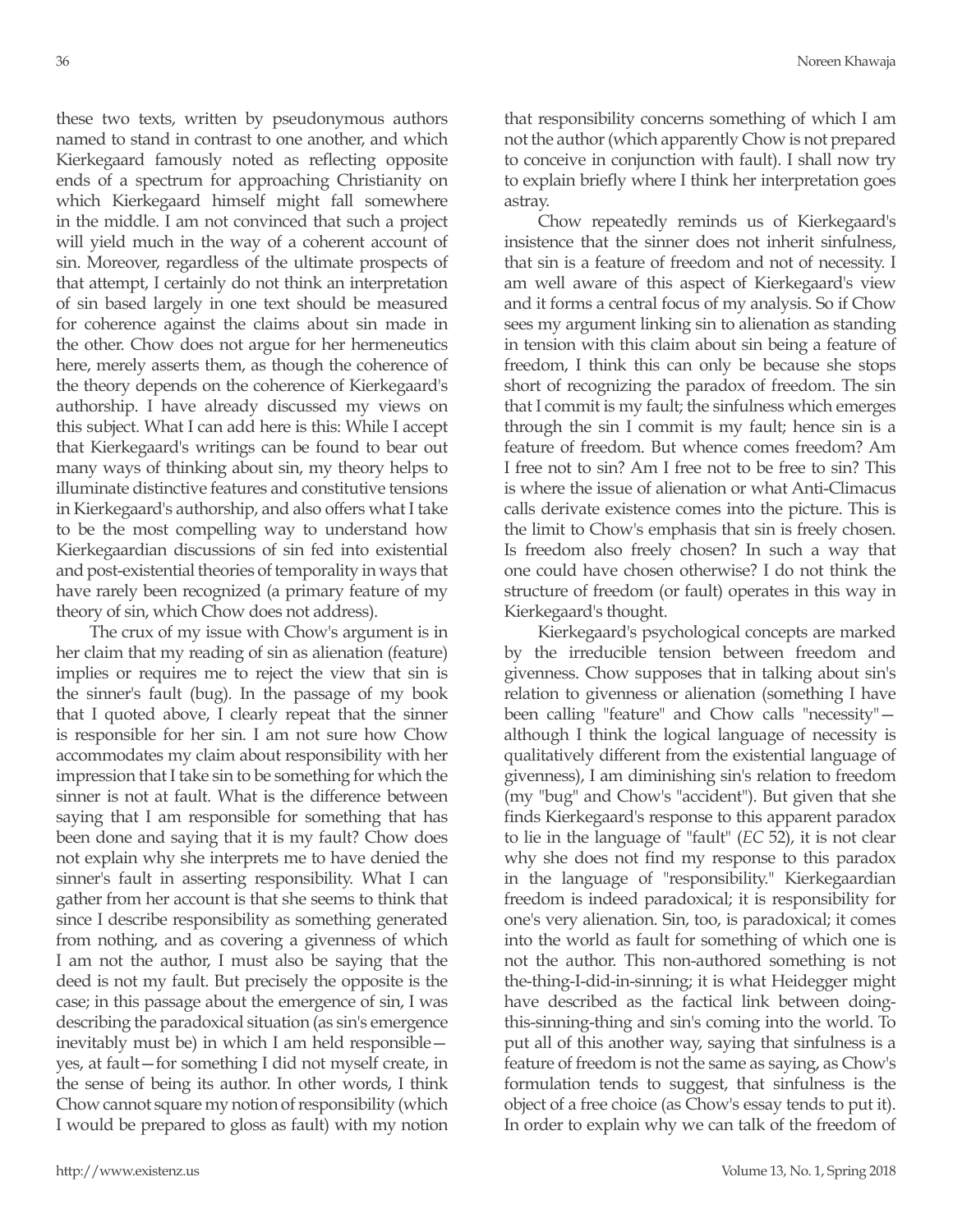sin without the givenness of alienation, Chow would have to explain not only how sin is freely chosen, but how is it that one is free not to sin. I think the selfpresupposing nature of sin-consciousness precludes this case. Once we understand ourselves as sinners in such a way that the question of this freedom arises, we are in sin; sin has come into the world.

#### **The Shapes of Conversion**

This curious approach to the temporality of conversion is also behind some of Ryan Kemp's questions about my reading of Kierkegaard.7 I see two not entirely related concerns shaping his essay. First is his claim that I "may be too quick to attribute existential success to characters that Kierkegaard is keen to criticize" (*RK* 58). Kemp is particularly concerned that I describe the work of a character like *Repetition's* Young Man,<sup>8</sup> an aesthete who can barely make it to the ethical moment of owning up to his own guilt, as capable of representing the typical scene of decision that I outline and propose as Kierkegaard's ascetic approach to identity. Here Kemp is pointing to the distinction, meaningful for Kierkegaard, between a figure such as the Young Man or even Judge Wilhelm and a religious individual who has gone through all the spiritual movements that the Young Man fails to achieve. I think Kemp's idea is that the framing concept of ascetic appropriation, of a self formed through penitential choice, shows continuity between aesthetic, ethical, and religious modes of life where Kierkegaard himself might have made stronger distinctions.

I would not deny the importance of such distinctions to Kierkegaard. Where I differ from Kemp is in applying the term "authenticity" primarily to what Kierkegaard saw as the highest or most developed form of existence, that of religious life. Kemp wonders whether "there can still be a non-religious form of authenticity" (*RK* 58). If we agree to describe the structure of self-choice, as described in my chapter on Kierkegaard, as "authenticity," my response to Kemp is the following: What authenticity indexes is not one particular form of life over others but the normative pattern of struggle, decision, and relation that I argue structures Kierkegaard's model of the self as it appears across the so-called spheres of existence. To ask if a kind of authenticity can operate at a sphere other than the religious one is to turn authenticity from a description of the way one relates to oneself and one's projects (the formal aspect Kemp notes of later existentialists) into a substantive commitment (or, at the minimum, something dependent on substantive commitment).

I agree with Kemp that Kierkegaard makes important distinctions between self-relation with this religious commitment and self-relation without it. Nonetheless, my aim was to show how the structure of self-relation that later existentialists will call authenticity, without reference to faith, is one that appeared in Kierkegaard's thinking across what might be described as the spheres of existence. The key point was not to show the exceptionality of the religious but to see that religious life was also a matter of this appropriative self-relation. This is because later existentialists were far more likely to be interested in the aesthetic and ethical visions than in the more straightforwardly religious writings, such as the discourse I discuss at length, "We Are Closer to Salvation Now—Than When We Became Believers."<sup>9</sup> In other words, in the perspective opened up by a genealogy of authenticity, especially one aiming to highlight the interplay between religious and philosophical registers in the existential tradition, it was more important to see the formal connections between Kierkegaard's spheres than to emphasize why Kierkegaard valued the appropriative, penitential self-choice of religious existence differently from the appropriative, penitential self-choice of an ethical mode of life.

The second set of Kemp's questions is about whether the picture I have sketched is one that can accommodate the continuity or development of the self over time. Can the criterion of ceaseless striving, which I hold to be central of ascetic authenticity, allow for one to get better over time? Can one improve in the project and practice of becoming oneself? Sartre, for one, was highly suspicious of claims about virtue formation and

<sup>7</sup> Ryan S. Kemp, "The Role of Conversion in The Religion of Existence," *Existenz* 13/1 (Spring 2018), 56- 58. [Henceforth cited as *RK*]

<sup>8</sup> Søren Kierkegaard, "Repetition," in *Fear and Trembling; Repetition*, Vol. 6 of *Kierkegaard's Writings*, ed. and transl. Howard V. Hong and Edna H. Hong, Princeton, NJ: Princeton University Press, 1983.

<sup>9</sup> Søren Kierkegaard, "We Are Closer to Salvation Now—Than When We Became Believers," in *Christian Discourses. The Crisis and a Crisis in the Life of an Actress*, Vol. 17 of *Kierkegaard's Writings*, ed. and transl. Howard V. Hong and Edna H. Hong, Princeton, NJ: Princeton University Press 1997, pp. 214-21.